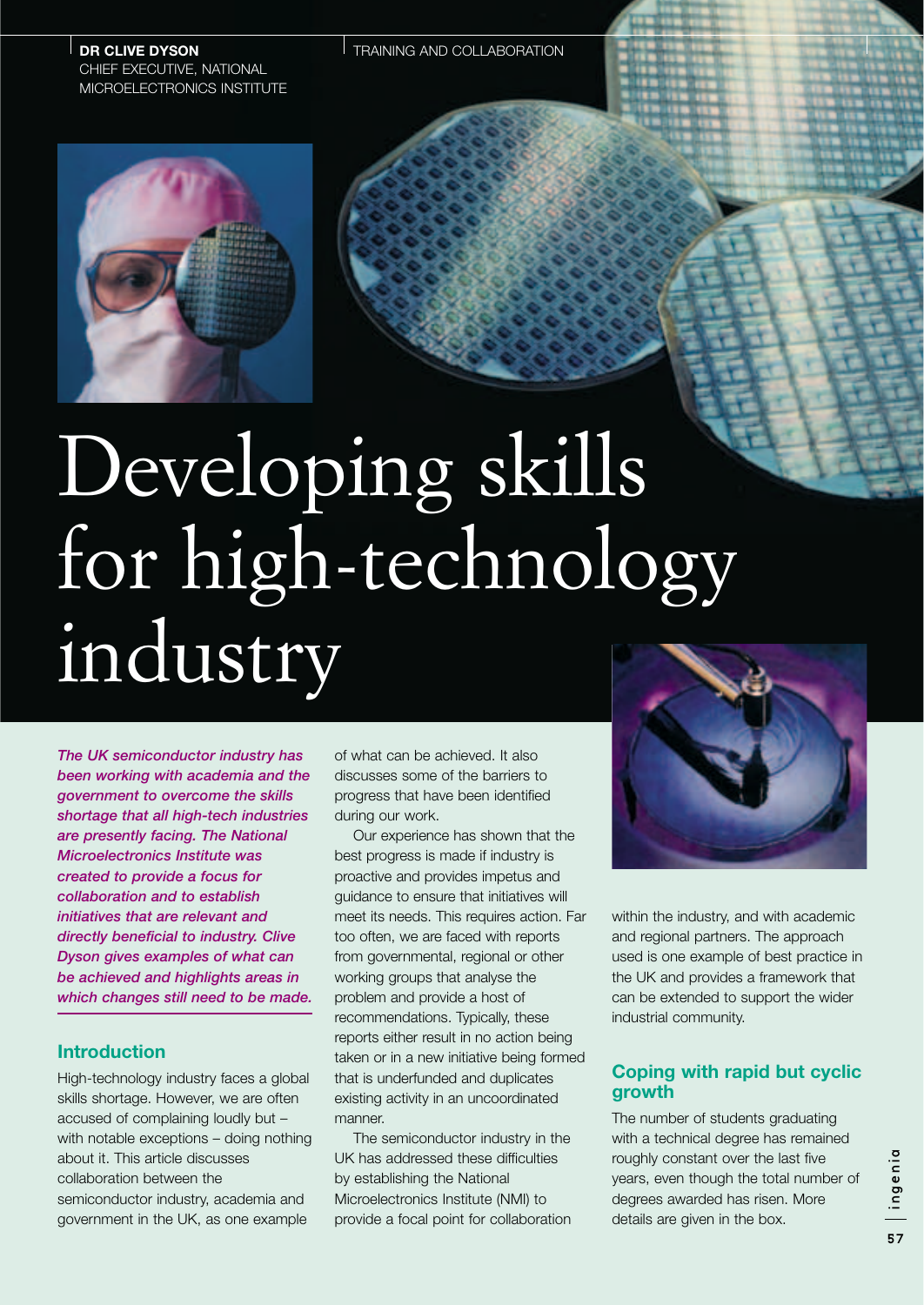### **Changes in student numbers**

We have seen a steady decline in the relative number of 'A' level passes in mathematics and physics in England and Wales. While the overall number of 'A' level passes rose by 17% between 1993/94 and 1998/99, the number passing mathematics grew by 15% and the number passing physics by 3.3%. However, we hear continually from universities of the increasing need to provide remedial classes in mathematics for first-year students on science and engineering degree courses – often for students with reasonable school grades.

The number of students taking design, technology and computing degrees has risen rapidly to 23,000 per year. However, this is still small compared to the 56,000 taking mathematics and 27,000 taking physics.

In higher education, just over 4000 students graduated with electronic engineering degrees in 1999, a 13% increase on the number graduating five years previously. Over the same period, the overall number of graduates rose by 11%. However, the number of computer science graduates grew by 25%, the number of graduates in physics, mathematics and material science and the number of non-electrical or electronic engineering graduates remained broadly static, while the number of students with degrees in electrical engineering declined.

In 1999, there were almost 50,000 graduates with some form of technical degree – see graph. This figure has been roughly constant for the last five years, despite a rise in the total number of graduates. Technical degrees have fallen from 22% to under 20% of the total number of degrees awarded over the last five years.



Against this background of a relatively fixed supply of new staff, hightechnology companies in the UK have been expanding. At the same time, the demand for technically competent employees has been increasing across the economy, due to the increasing use of technology in most aspects of business and modern life.

The semiconductor industry is a good example of high-technology

industry, with average growth in manufacturing output of about 17% per annum (see graph below) and a rapidly expanding design and product development community. Although its long-term growth shows no signs of abating, this consists of periods of hectic growth followed by periods of consolidation. Such cyclic growth is not uncommon, and is typical of most highgrowth areas of the economy. It would

appear that successful economies are those that have learned to cope with the problems that cyclic growth causes through flexible education provision and flexible labour markets.

Cyclic growth does, however, pose particular problems to educators. How can they plan to provide qualified individuals when industry itself has difficulty forecasting the capacity it will require? We need to find a way for the education and training system to cope with rapid fluctuations in demand for staff from individual industry sectors. We must avoid taking the easy route of not encouraging students to undertake engineering and science qualifications. These are the very skills that are enabling economic growth.

The best solution is for government to ensure an adequate supply of generic high-technology skills in the UK. It is not possible to forecast which sectors of industry will have expanded rapidly or reduced in size in five years' time. However, we can be certain that there will still be a strong demand for technical skills. Government must take the strategic lead to ensure that our education system is producing graduates and technicians with broadbased skills that are applicable to a wide range of industrial sectors. These skills are not difficult to identify. They include electronics, physics, mathematics, computer science, communications, biotechnology, mechatronics, chemistry, marketing, manufacturing and product introduction.

The design and manufacture of semiconductors requires graduates with skills in fields such as electronics, computer science, chemical engineering, physics and mathematics. We require technicians with skills in the installation and maintenance of complex capital equipment. These skills include programmable control, pneumatics, robotics, vacuum, RF equipment and process control.

But these graduate and technicianlevel skills are broadly applicable across a wide range of industries. This

ingenia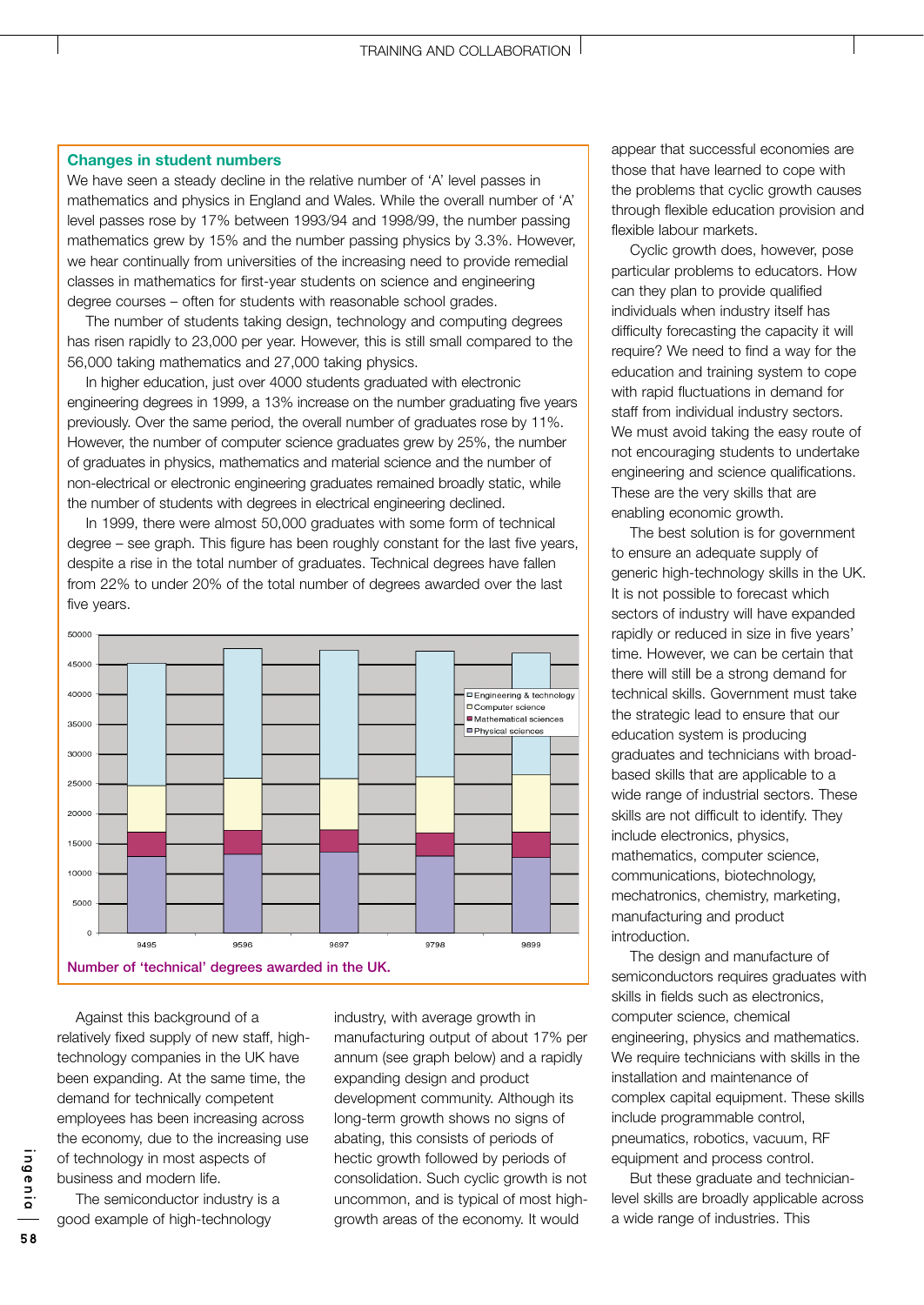

observation can be exploited to allow those broad areas of knowledge and skills that are likely to be in short supply to be identified and for the education and training system to be well resourced in these fields. On receiving their qualification, individuals will naturally flow to the sectors where growth is occurring at any point in time.

However, supplementary education and training are required to provide specific skills for given industry segments. Students can be allowed to choose optional modules that may be relevant for careers they expect to follow on qualification. For individuals already in employment, sector-specific (continual development) courses at Masters level can be offered.

The semiconductor industry has been following this approach, as described below, by working with academia to develop optional units to be offered as part of FE college qualifications, undergraduate degrees and as postgraduate, Masters-level modules. This facilitates training for specific industrial sectors and facilitates retraining between sectors.

This approach provides a number of benefits:

- $\bullet$  It is flexible for young people, who can initially target a range of industry sectors without making a final choice and take sector-specific modules later in their education.
- It makes engineering more attractive to young people – they see that

common modules give them access to a wide range of job opportunities.

- It insulates individuals from a given sector's 'ups and downs' as they can easily retrain for jobs in other sectors.
- It allows rapid retraining between industrial sectors, thereby allowing industry to grow without having to train staff from scratch, as shown by the arrows in the figure below.



**Relationships between generic and specialist skills.**

ingenia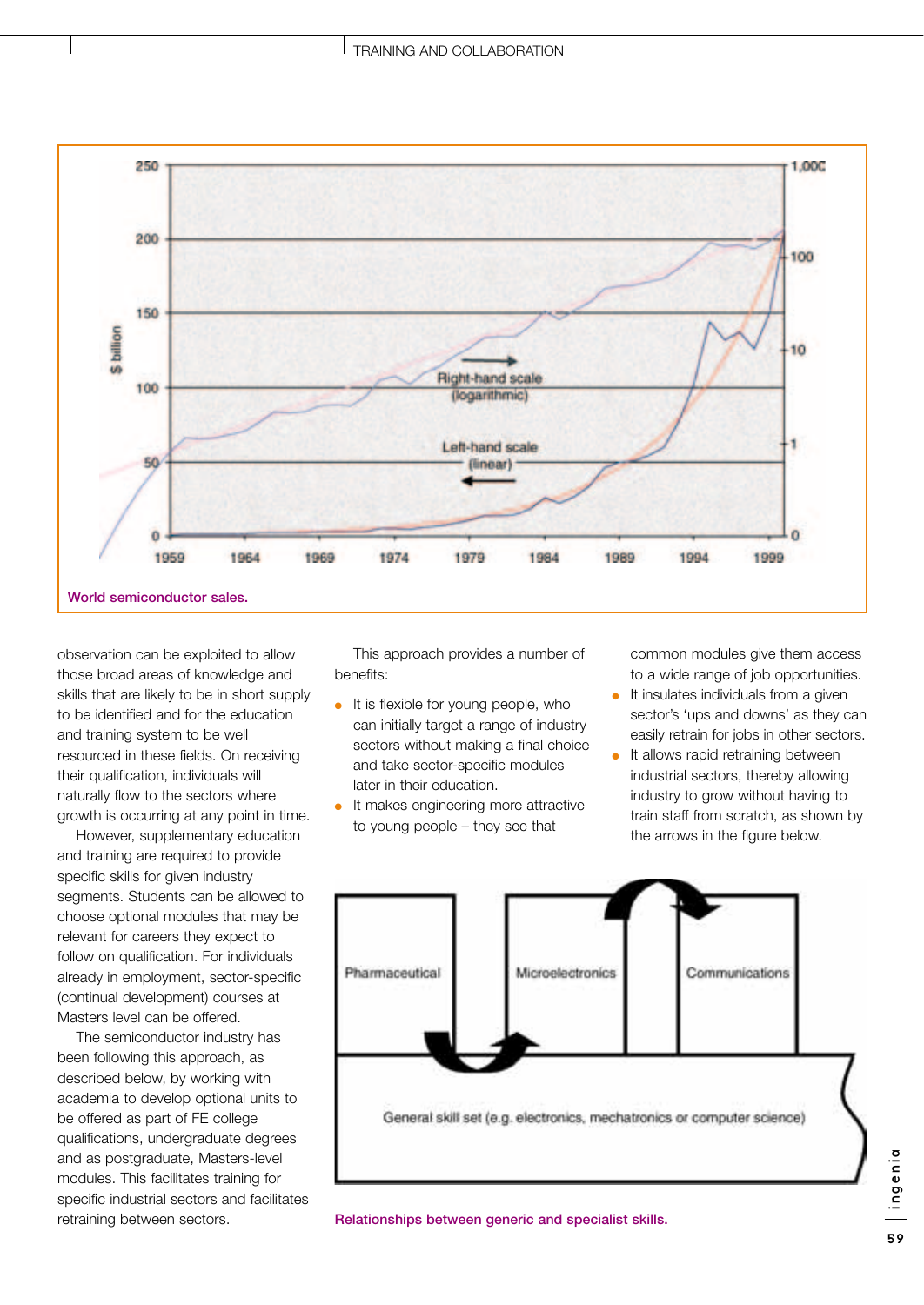The semiconductor industry has been following this approach for over five years. It has worked with both Further Education (FE) colleges and universities and the results to date are summarised in the next three sections.

# **Qualifications for technicians and operators**

Over the last ten years the semiconductor industry has worked with a group of 10 FE colleges and with EMTA (the National Training Organisation for Engineering Manufacture) to develop a number of National Qualifications (NC, HNC and HND courses) and a series of Vocational Qualifications (VQs) to meet the industry's needs.

The VQs used for operators and technicians within the semiconductor sector are mainly awarded by EMTA. The following VQs are available in the UK:

- Foundation Award for Modern Apprenticeship (level 2) – currently moving to Performing Engineering Operations.
- Performing Manufacturing Operations (level 2) – for operators.
- $\bullet$  Engineering Maintenance (level 2) -3 variants for Facilities Technicians, Equipment Technicians, and Test and Assembly Technicians.
- $\bullet$  Engineering Maintenance (level 3) -3 variants for Facilities Technicians, Equipment Technicians, and Test and Assembly Technicians.
- $\bullet$  Technical Services (level 3) -2 variants for Process Technicians and Calibration Technicians.

Although there are some differences between National Qualifications in England and Wales, and in Scotland, it has proved possible to develop (via SQA and Edexcel) a series of courses that are effective for the industry throughout the UK. Following an informal needs analysis, a joint college/industrial working group identified which existing mechatronics modules would satisfy the generic skills requirements of related industries. A number of specific specialist modules



**Courtesy of Applied Materials.**

were then developed and added to the list of optional modules for HNC and HND qualifications, first in Scotland and later in England and Wales. This resulted in the HNC/NND in Mechatronics with Semiconductor options in Scotland and HNC/HND in Plant & Process Engineering in England and Wales.

The industry also supports the FE colleges through four programmes:

- **1** College workshops. These are threeday events run by industry specialists to provide in-depth training to college lecturers. They include visits to manufacturing sites and equipment vendor training facilities.
- **2** Lecturer development plans. An industrial working group has produced a lecturer development plan, which outlines the training needed for any lecturer supporting the semiconductor industry.
- **3** Regional college consortia. Three regional college consortia have been formed by Development Agencies in the North East of England, Scotland and Wales. The NMI acts to ensure that these consortia work to a common framework and exchange teaching materials. This avoids duplication of effort and makes the best use of regional funds.
- **4** Donation of equipment. Manufacturing equipment that is no longer required is made available to colleges.

The NMI is presently chairing EMTA's working group to refine the National Occupational Standards for electronics technicians. This should ensure that the standards correctly reflect industry's requirements.

The collaboration between industry, the FE colleges and the regions has been very successful. It has demonstrated the benefits of focusing industry's support on a limited number of institutions and ensuring that they can offer courses to the required standards. It has led to the development of a sense of community between staff in the colleges involved, which has allowed lecturers to build on each other's experience and to minimise the duplication of work. They have also been in a better position to influence the development of qualifications.

### **Postgraduate courses**

Since its formation, the NMI has been working with a network of UK universities to establish two complementary programmes of postgraduate modules at Masters level.

The first programme of modules, on semiconductor manufacturing, is now successfully operational. Five modules have been delivered to about 100 participants and a further six modules are scheduled to be run in 2001. This is equivalent to training 25 full-time MScs for the industry.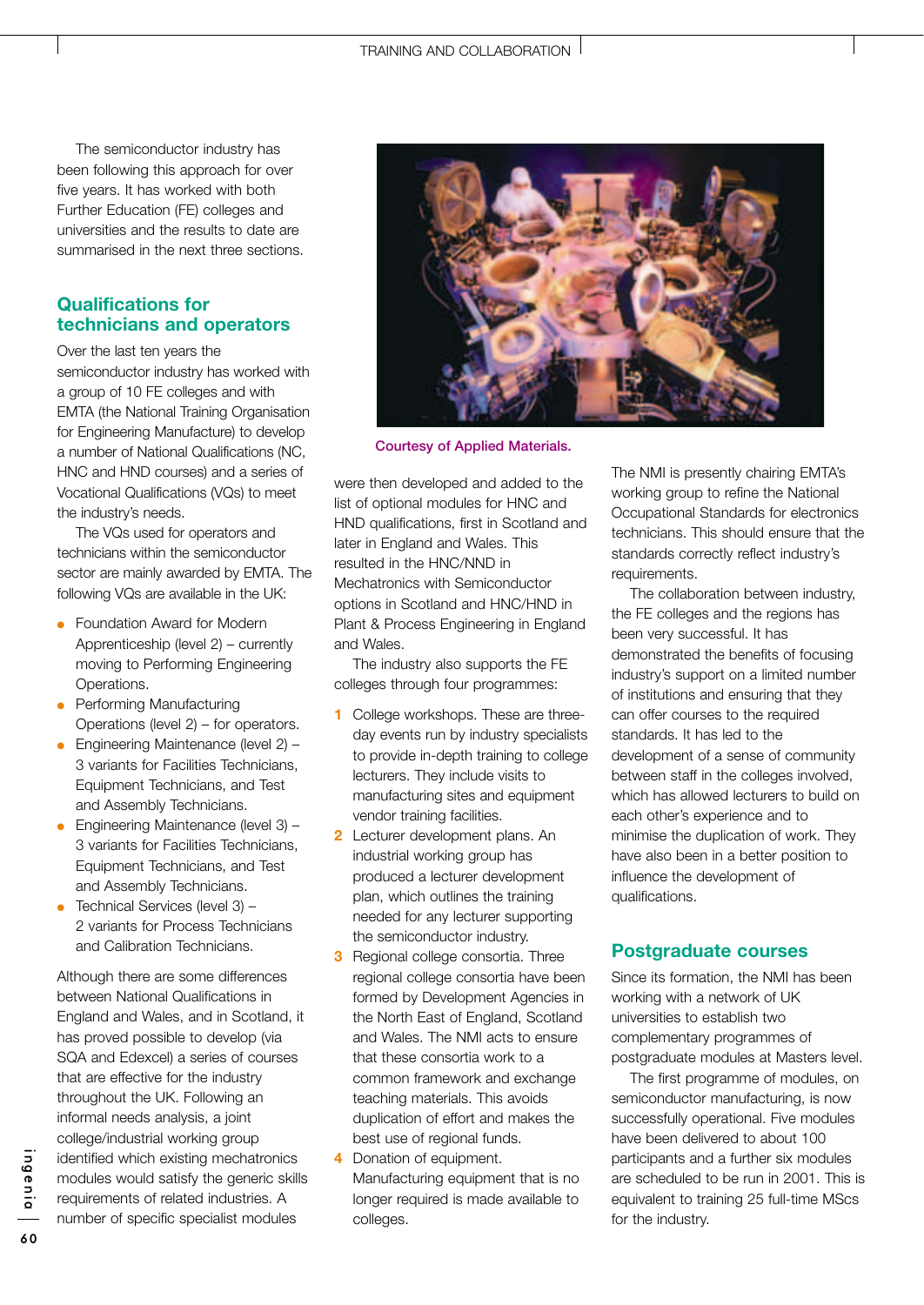Semiconductor manufacturing demands knowledge of materials, device physics, process chemistry, batch manufacturing, statistics, quality management and other disciplines. There is general agreement that this breadth of knowledge cannot be achieved through undergraduate courses. The industry prefers to attract employees with undergraduate training in a wide range of relevant disciplines. The modules are therefore designed for graduate engineers employed in the semiconductor-manufacturing sector. They provide specialist training for staff wishing to extend their technical knowledge and provide a 'fast track' for the development of future senior engineers and engineering managers.

Sixteen modules are presently available from Glasgow, Edinburgh, Heriot-Watt, Newcastle, Liverpool, UMIST, Cardiff, Swansea, Surrey, and Southampton Universities. The programme is very flexible. It is designed so that delegates can register to take just a single module. Subsequently they can take additional modules to gain an academic qualification. For example, they can gain an MSc by taking eight modules and carrying out an in-company project.

Each module involves the equivalent of two weeks' distance learning (over a period of two to three months) plus an intensive one-week residential course held at the specialist university. Industrial experts have been actively involved in the development of the modules to ensure that the technical content of the course is fully up to date and relevant to industry's needs.

A second programme of modules, on IC design and embedded software development, is now being assembled. It follows the framework established by the manufacturing programme and offers the same degree of flexibility. However, it will also provide delegates with remote access to industry-standard design software to use as part of the course.

This programme builds on the wide range of modules already available to support IC design and embedded

software development, including those offered by:

- The Institute for Systems Level Integration (ISLI) – consisting of the Universities of Edinburgh, Glasgow, Heriot-Watt and Strathclyde.
- The Radio Frequency Engineering Education Initiative (RFEEI) – consisting of the Universities of Bristol, Bradford, Surrey, Portsmouth and York.
- The Advanced Microelectronics for Industrialists IGDS offered by Bolton Institute and UNN.

The new course is structured to allow industry to request other specialist universities to offer modules in their fields of expertise. Because the programme is based on existing courses it will be possible to offer modules starting in October 2001. Updates on the status of the development of this programme are available via the NMI web site.

I would like to acknowledge the Engineering and Physical Sciences Research Council for their contribution to the cost of development of both of these programmes, under the Integrated Graduate Development Scheme and Masters-level Training Programme initiatives respectively.

### **Undergraduate education**

As an industry, we need graduates with a broad range of engineering, scientific, manufacturing and mathematical skills, coupled to an understanding of the key aspects of microelectronics – one of the world's vital industries. We do not wish to focus on specialised microelectronics degrees (although there is a place for a small number of these) as this would fail to provide the diverse range of knowledge that we require.

Through the two postgraduate initiatives described above, we have established links with most of the relevant universities in the UK. Most of these already offer microelectronics design and/or manufacturing modules as part of their undergraduate degrees.

In general, the UK would benefit greatly if a relatively large number of technical graduates included one or two 'microelectronics technology' modules in their final two years, as part of a broad (or related discipline) degree. We expect that many would continue to find their final careers outside of engineering in, for example, finance, consultancy, and the media. They would still find that a good understanding of the technology supporting their endeavours would be highly beneficial.

We are currently working with industry and academia to develop outline syllabuses for undergraduate modules on IC design, embedded software and semiconductor manufacturing. Industry believes that it needs to contribute its expertise to the development of such modules, because the industry is advancing rapidly and using capital-intensive software and equipment. This puts work on industrial-scale problems outside the scope of university activity and means that industrial inputs are needed to make university courses more relevant to our immediate needs.

In parallel with this, we are investigating whether there is scope for optimising the use of the industrial funding already provided to universities and complementing it with EU or UK government funding in support of the sector.

### **Obstacles remaining**

The semiconductor industry has made good progress by collaborating with government and academia. However, much remains to be done and, based on our work to date, we would suggest that the following issues require urgent attention:

● Action is required to increase the number of students choosing to take technical degrees, especially in mathematics, physics and electronics. We recommend that government adopts a target to increase the number of students